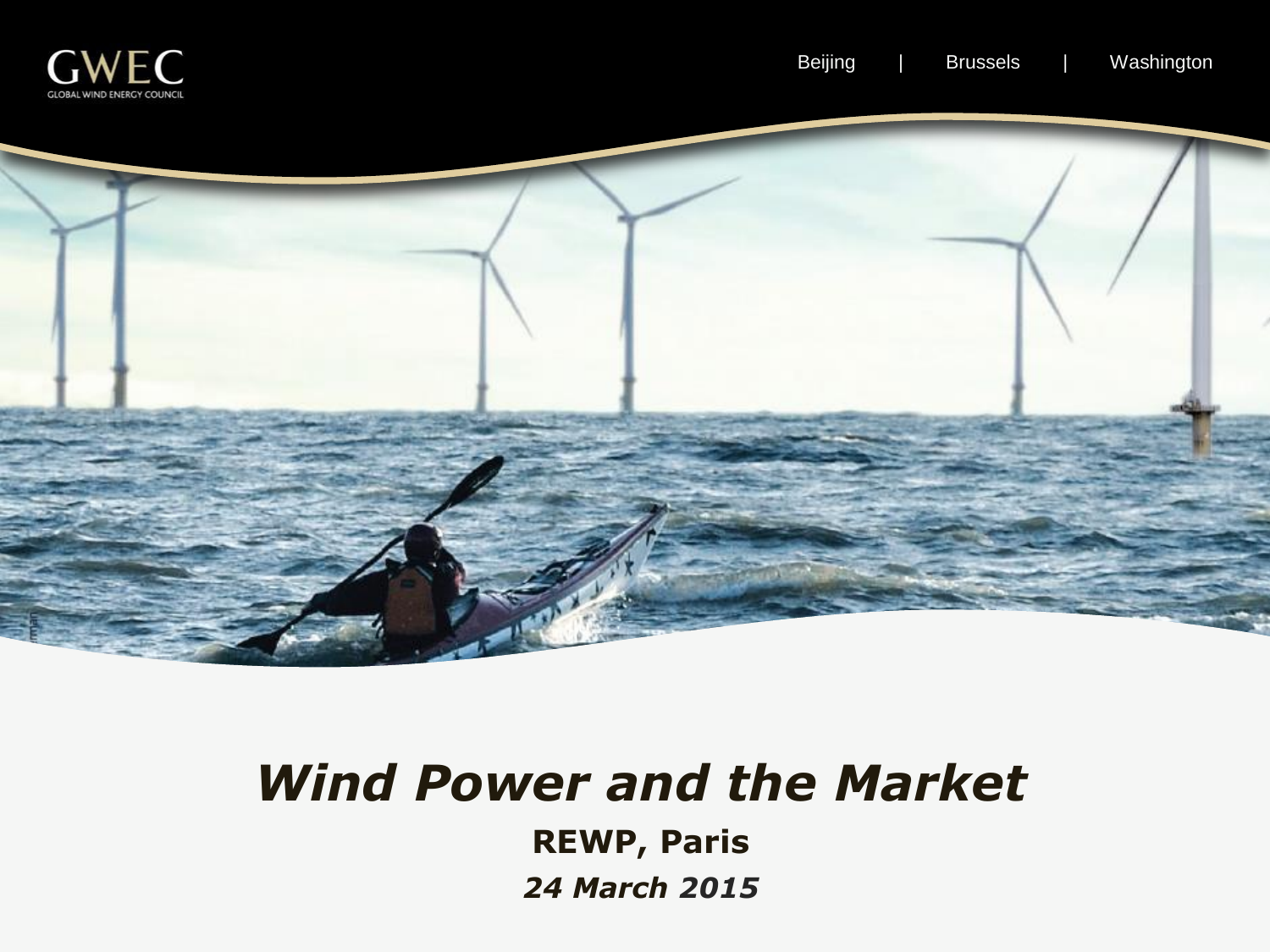

GWEC – Uniting the global wind industry and its representative associations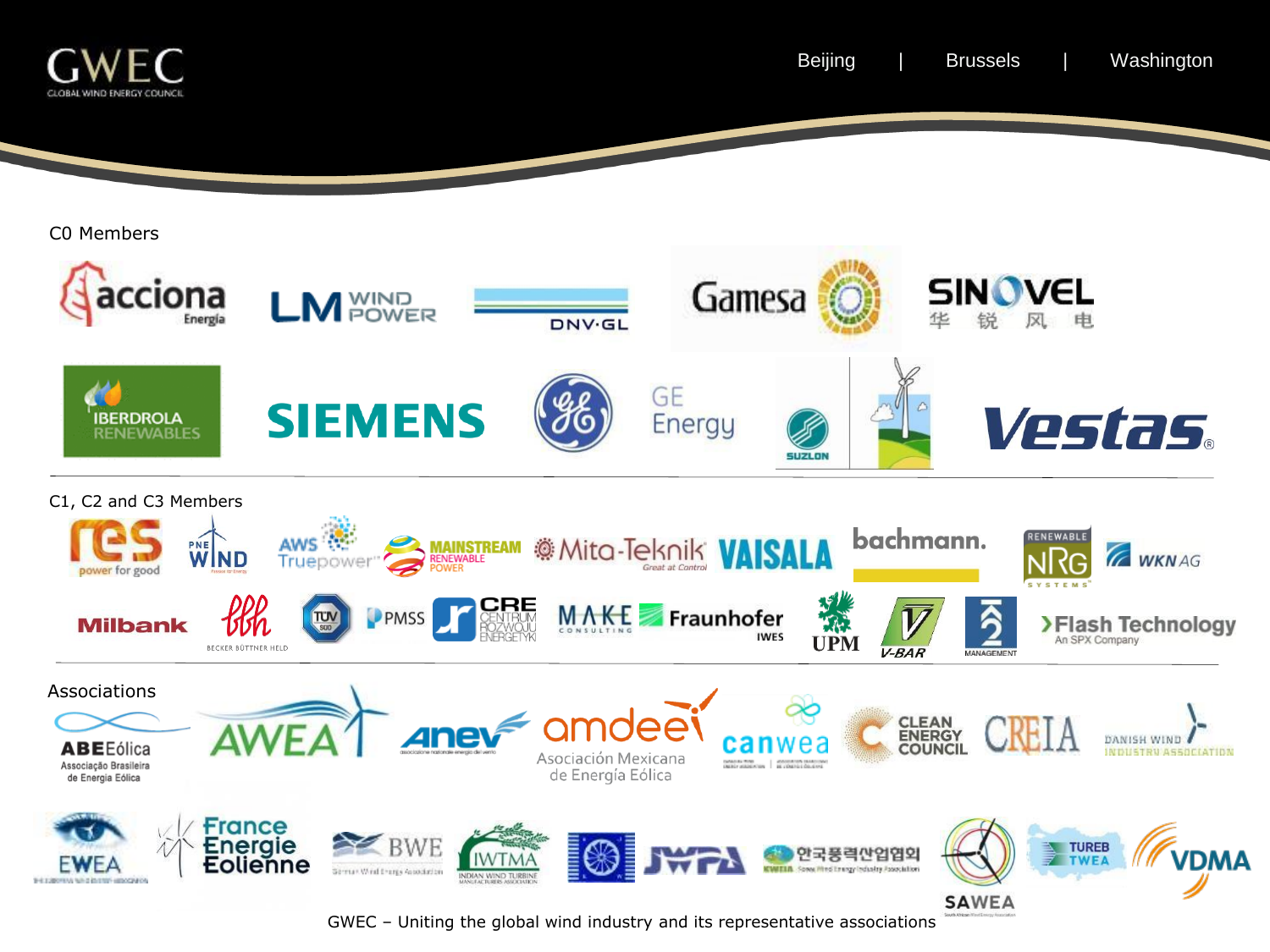

#### **Outline:**

- 1. Introduction
- 2. Brazil
- 3. Mexico
- 4. South Africa
- 5. Turkey
- 6. US
- 7. Future Market Design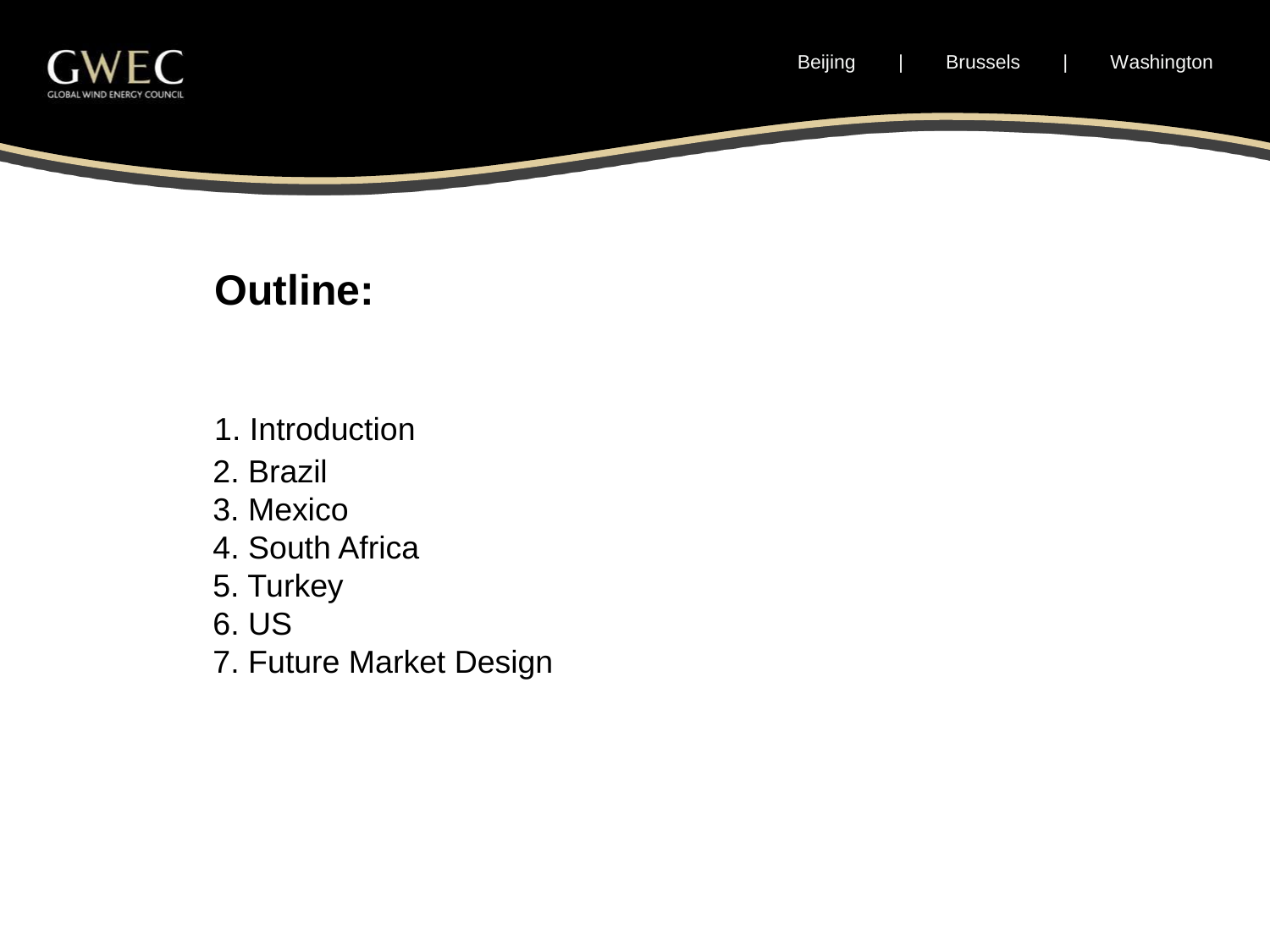



#### *How much does wind power cost?*

- Very site specific:
	- Wind resource location
	- Competition among suppliers machines available
	- Cost/availability of Finance
	- Regulatory Regime
	- Planning process
	- Flexibility/size of grid
- Range of what utilities/offtakers pay at present:
	- <\$0.02/kwh (Great Plains, US) \$0.24/kwh (Japan)
	- IRENA 2014 costing study has 'average' at \$0.06-0.07/kwh (presumably will have gone down in the last 2 months due to rise in value of the dollar)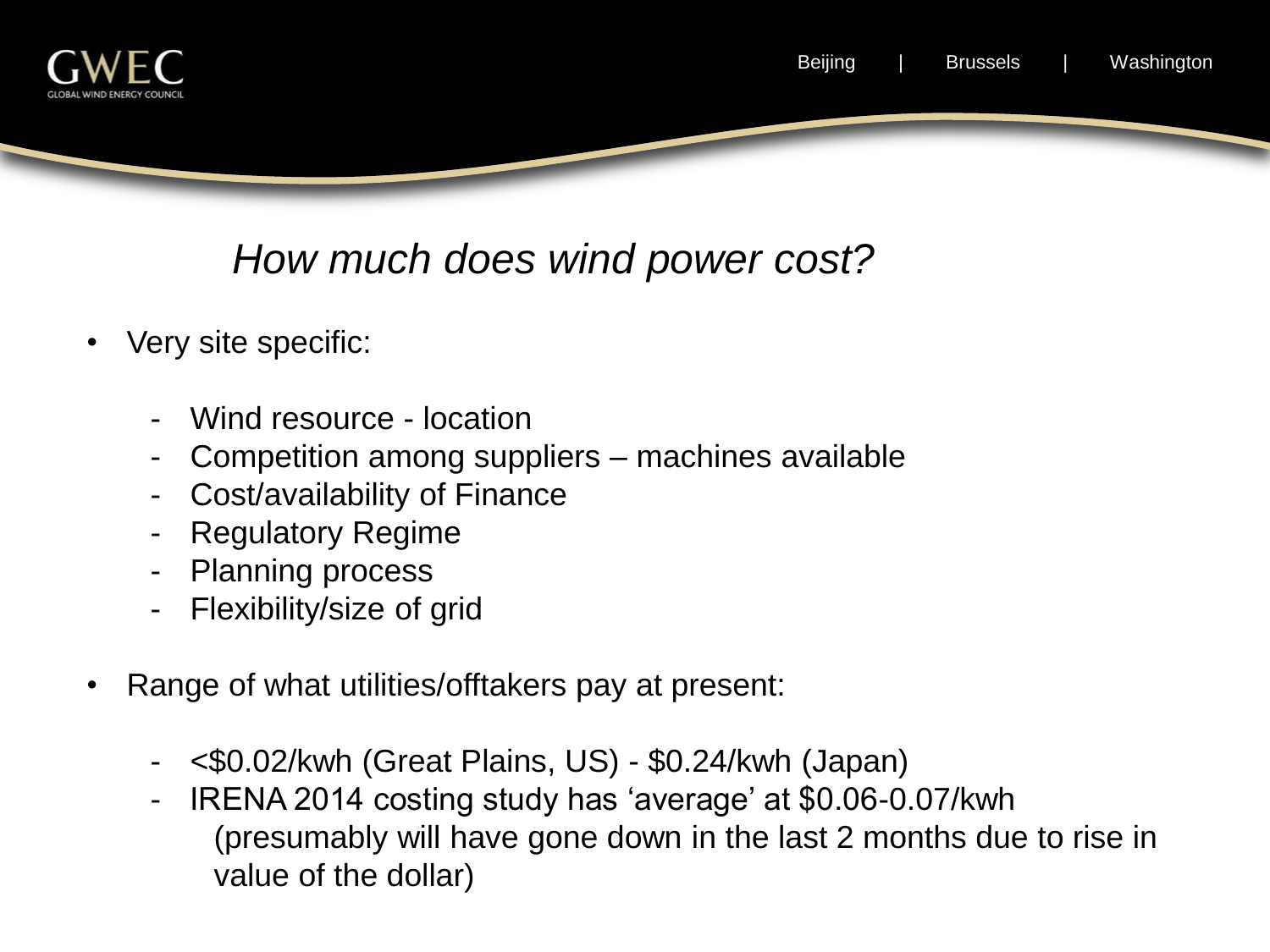

# **BRAZIL**

- Cheapest source of new generation capacity  $-$  avg price last auction <\$0.05/kwh on 20 yr ppa ; roughly 1/3 cheaper than thermal;
- Support available through less-than-market price finance (BNDES), but same available to all others as well – but at a 'price' due to FINAME rules;
- First few self-supply contracts Honda factory
- 'Free market' not very well developed

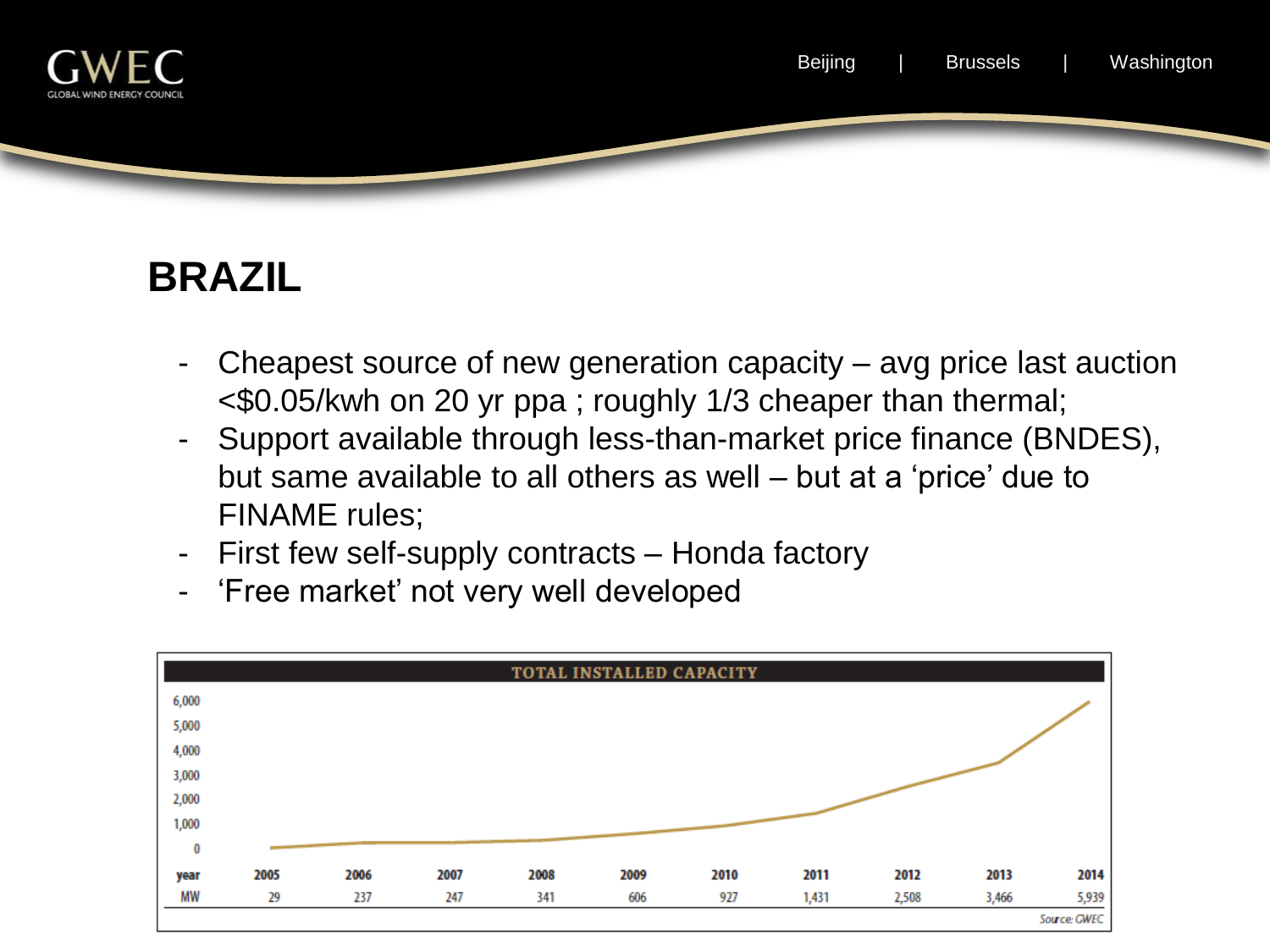

#### **MEXICO**

- To date, all wind through self-supply contracts;
- Heavily regulated vertically-integrated system impossible to determine 'price' for anything;
- Energy Reform moving towards more liberalised system;
- Aggressive targets of 9500 MW by 2018, and 12,000+ by 2020;
- Auctioning will begin late 2015/early 2016 (maybe) we'll have first real indications of 'real' prices at that time.

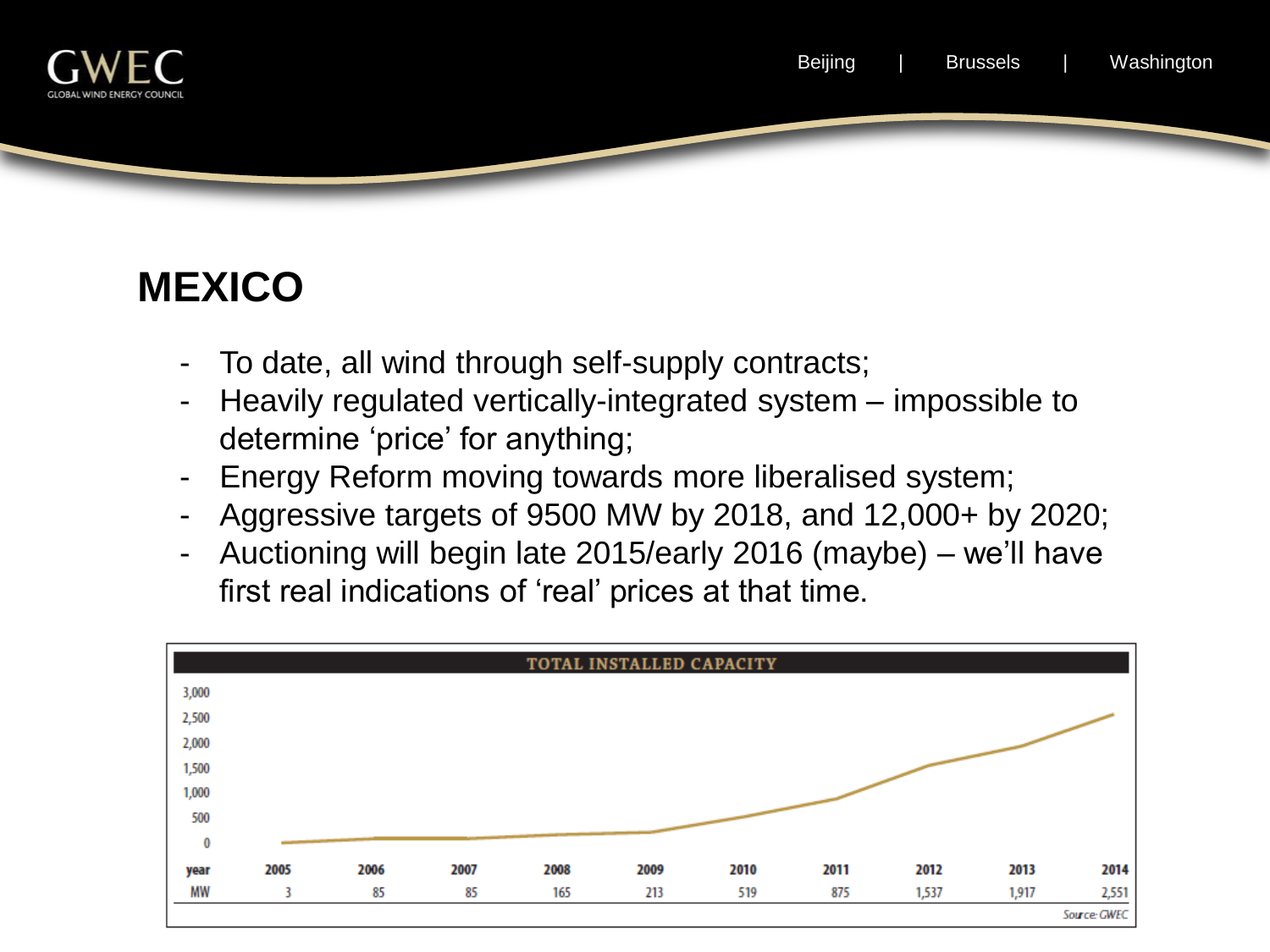

# **SOUTH AFRICA**

- Just getting underway, but cheapest on the market. Now going for about  $\leq$  0.055/kwh. New coal is  $\sim$  \$ 0.09/kwh;
- 20 year ppa with strong local content requirements, price may go up as these kick in more, current pipeline of about 4 (8) GW;
- Selling price of electricity is generally below generation cost
- Main utility (ESKOM) in dire financial straits.

| TOTAL INSTALLED CAPACITY |              |      |      |      |      |      |      |      |       |       |       |       |      |
|--------------------------|--------------|------|------|------|------|------|------|------|-------|-------|-------|-------|------|
| 600                      |              |      |      |      |      |      |      |      |       |       |       |       |      |
| 500                      |              |      |      |      |      |      |      |      |       |       |       |       |      |
| 400                      |              |      |      |      |      |      |      |      |       |       |       |       |      |
| 300                      |              |      |      |      |      |      |      |      |       |       |       |       |      |
| 200                      |              |      |      |      |      |      |      |      |       |       |       |       |      |
| 100                      |              |      |      |      |      |      |      |      |       |       |       |       |      |
| $\bf{0}$                 |              |      |      |      |      |      |      |      |       |       |       |       |      |
| year                     | 2002         | 2003 | 2004 | 2005 | 2006 | 2007 | 2008 | 2009 | 2010  | 2011  | 2012  | 2013  | 2014 |
| MW                       | 3.16         | 3.16 | 3.16 | 3.16 | 3.16 | 3.16 | 8.36 | 8.36 | 10.16 | 10.16 | 10.16 | 10.16 | 570  |
|                          | Source: GWEC |      |      |      |      |      |      |      |       |       |       |       |      |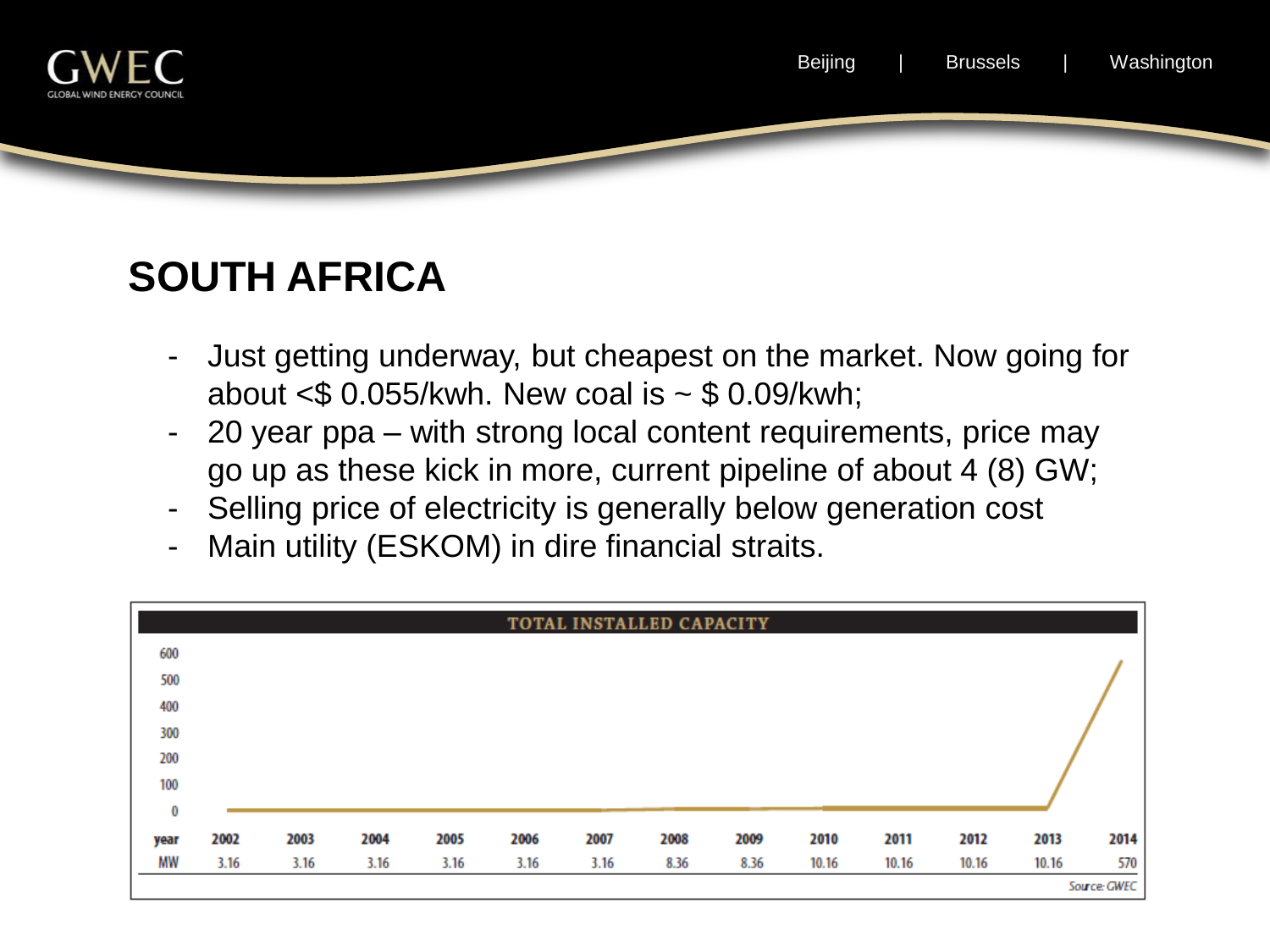

# **TURKEY**

- Most wind to date has been sold on the spot market; FIT (2005) deemed too low (\$ 0.073/kw);
- However, this is changing due to the availability of 'local content' which can rise the price up to \$ 0.037/kwh (i.e., max \$ 0.10/kwh);
- High wholesale prices and liquid market (and increasing demand) have made this a good market for wind (along with the good wind resources, of course.

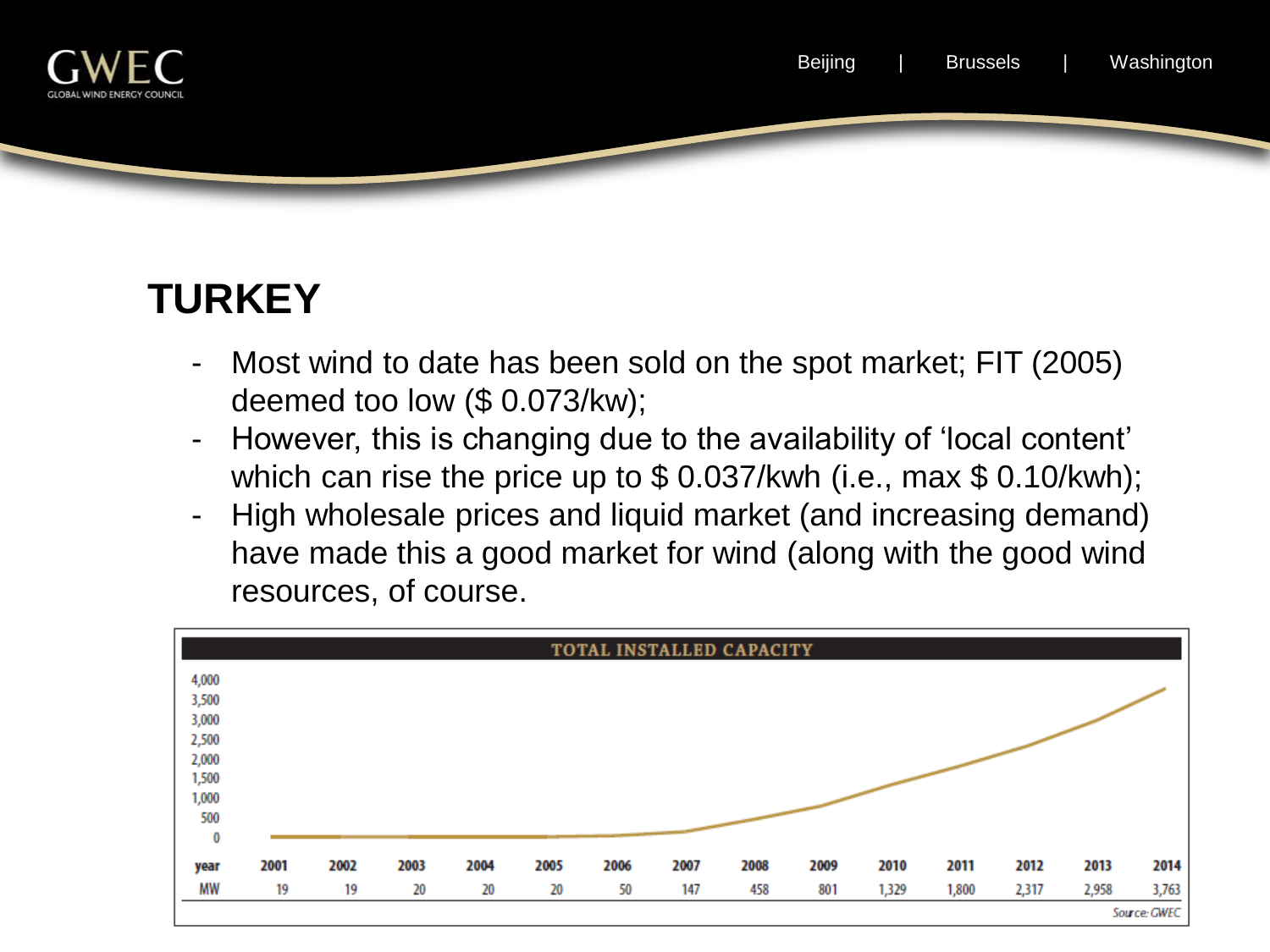

## **UNITED STATES**

- Average PPA prices in 2013 across the country were \$0.025/kwh, exclusive of PTC, ITC, etc., so 'costs' were \$0.04 - \$0.048;
- At the lower end of the national average wholesale price; competive with new-build gas;
- Lowest PPAs were \$ 0.016/kwh;
- Increasing # of direct supply contracts, but still small %'
- Wide regional variability;

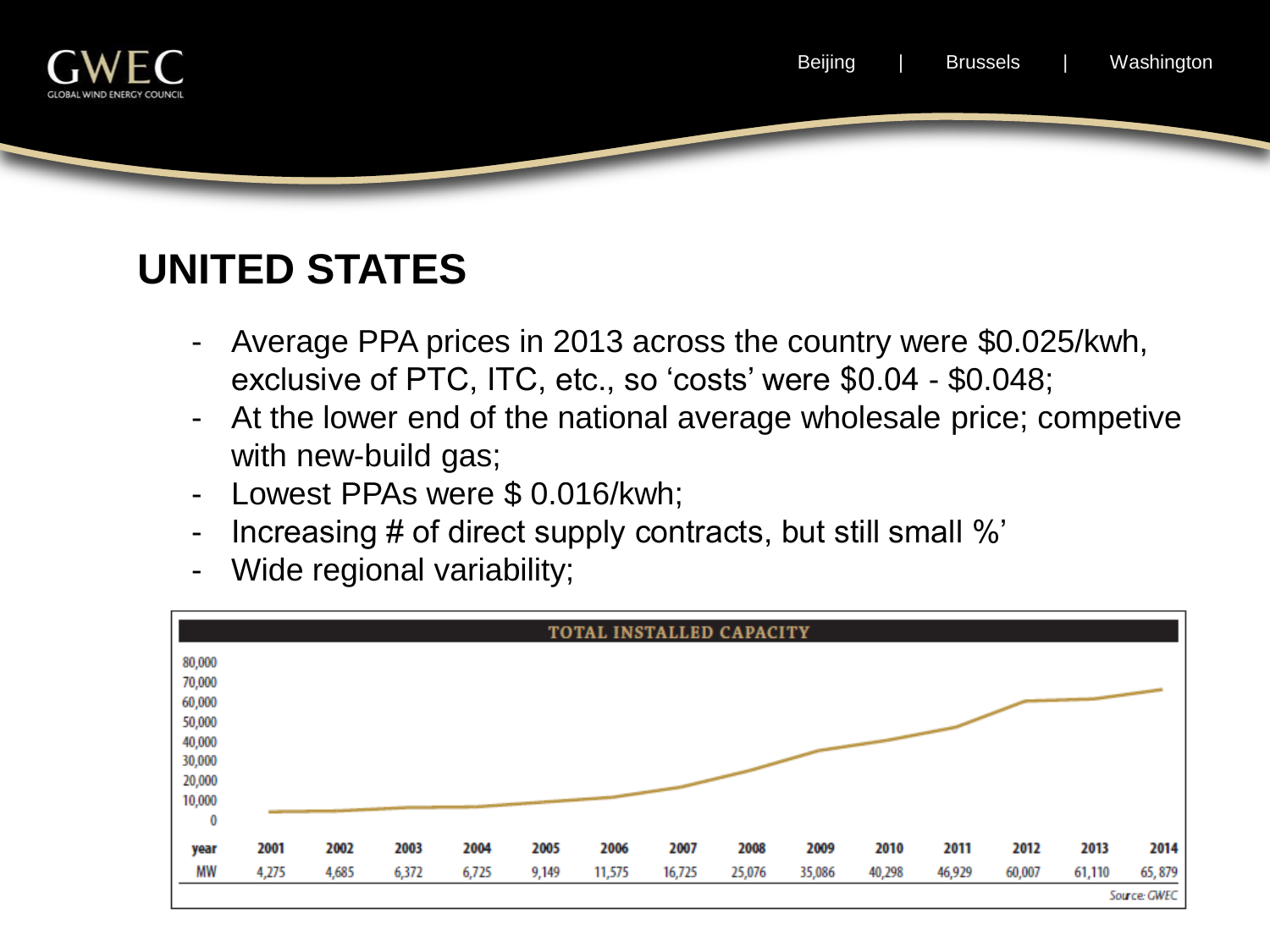

#### **Missing from all of these**

- Cost of CO<sub>2</sub>
- Cost of water
- Costs of integration
- Costs of (lack of) SOX, NOX etc.
- Effect on balance of payments/foreign exchange
- Effect on employment and local economic development
- Effect of price stability
- Costs of fossil fuel subsidies
- Costs of nuclear insurance and decommissioning costs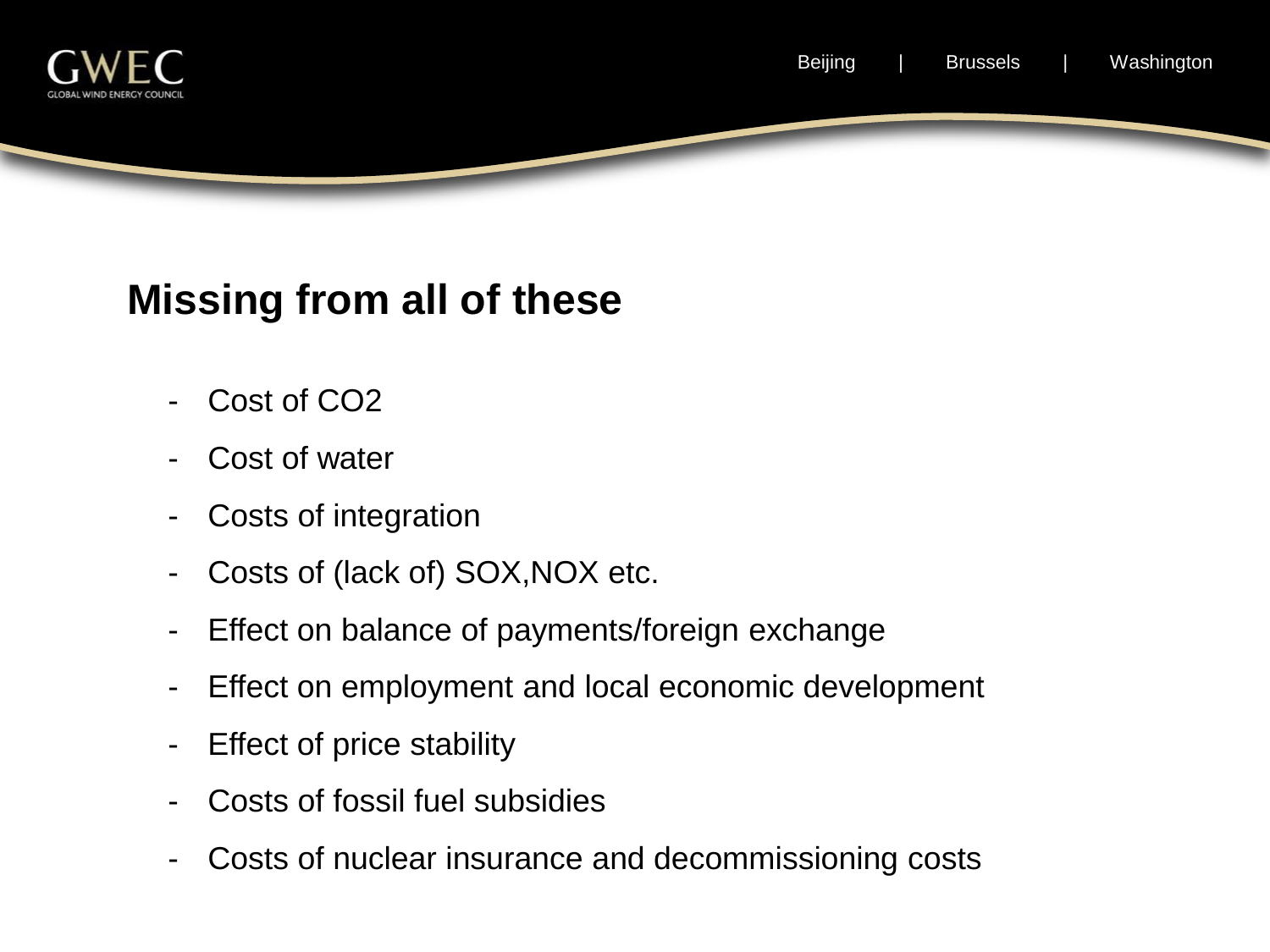

#### **New Market Design: what we need**

- A price on carbon and some of the other externalities which the competition currently gets for free would be good;
- PPAs, preferably 20 yrs, to get affordable finance;
- A way to reward flexible generation: to make the system work, to avoid curtailment caused by inflexible generation, etc.;
- Ways to sell electricity for transport and heat as well as power.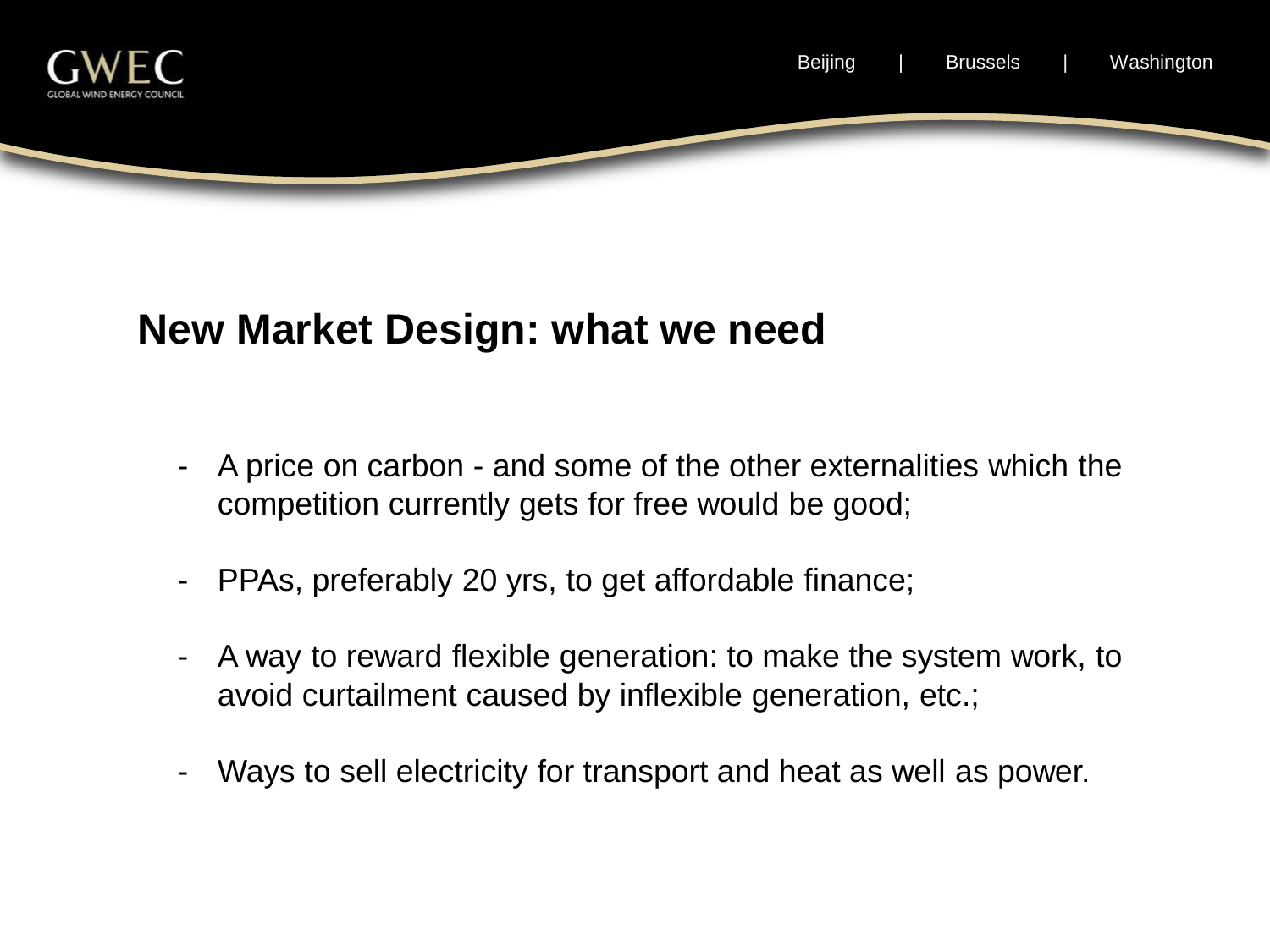



# **Thank you!**

For more information:

*Steve Sawyer, GWEC*

*[Steve.Sawyer@gwec.net](mailto:Steve.sawyer@gwec.net)*